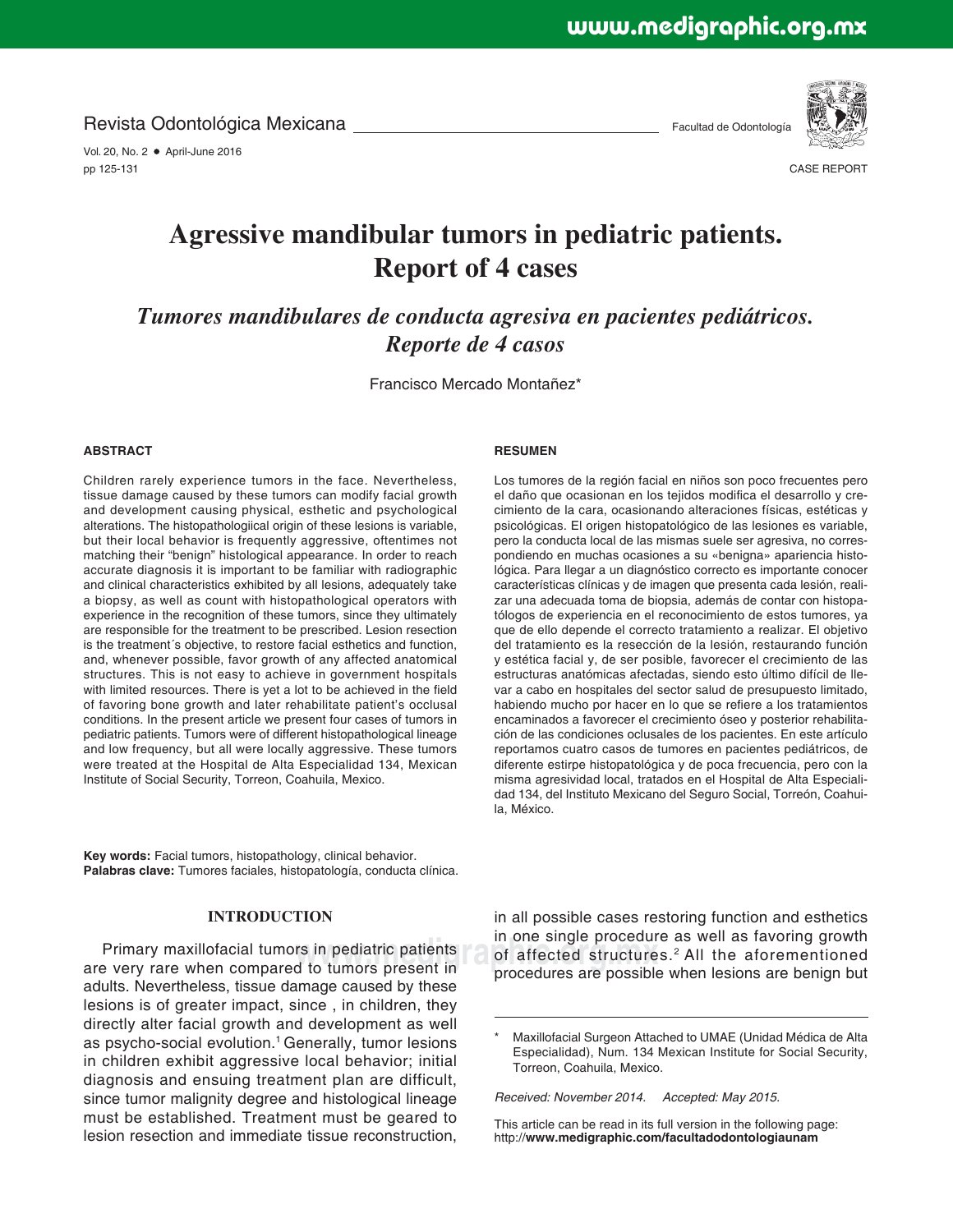are difficult to achieve when lesions are malignant, since they will require oncologic treatment and frequently will lead to the patient´s demise. In all cases it is difficult to establish an initial diagnosis, since signs and symptoms as well as radiographic findings are sometimes similar or unspecific for each lesion. Histological origin or malignancy degree are prone to confusions, therefore, harvesting the biopsy is the most important element to achieve accurate diagnosis.<sup>3</sup> It is recommended to count with experienced pathologists, well able to recognize tumors in the facial region, since accurate diagnosis will lead to an appropriate surgical behavior.

In children, primary tumor lesions are normally more aggressive and exhibit high levels of recurrence. This is due to the growth potential of developing cells, characteristic of these ages. Therefore wide resection with lesion-free margins are of utmost importance.4 Practically all basic tissues of the body can develop tumor lesions, nevertheless, the upper and lower jaw possess a unique characteristic, that is to say, they have teeth included. Therefore, lesions can be found in these structures which cannot be found in any other anatomical area of the body. These aforementioned lesions are generally known as odontogenic tumors<sup>5</sup> Initial assessment of children afflicted with tumor lesions must per force include clinical history and physical exploration. All the following factors must be carefully taken into account: age, gender, familial genetic history, lesion onset, evolution and present state, present signs and symptoms, clinical data such as pain, paresthesia, paralysis, lesion discoloration, lesion bleeding, time of growth and degree of destruction or invasion to adjacent anatomical structures, mobility or fixation of the lesion, consistency, contents and size of tumor. All the aforementioned factors are meaningful diagnostic data. Other important signs and symptoms that might lead us to consider a possible malignant lesion are considerable weight loss, asthenia, adynamia, high temperature, or tegument pallor. It is important to take into account diagnostic auxiliary tools such as laboratory exams, X-rays computed or three-D tomograms, magnetic resonance or even ultrasound, all these tools are basic to guide diagnosis.<sup>6</sup> Even though these studies are not conclusive to undertake a diagnosis, they will indicate with great precision whether the lesion has its origins in soft or hard tissues, its size, whether it contains solid, liquid or mixed material, whether or not it is encapsulated, as well as the amount of destruction to adjacent structures , relationship of tumor to relevant nerve, vascular or anatomical structures .Primary-origin tumors in

children frequently exhibit rapid local growth, with local invasion and tissue destruction, which oftentimes do not match their benign histological appearance. In spite of this rapid and destructive behavior, lesions in children are normally benign, nevertheless, treatment must be based on their biological and clinical behavior which is normally aggressive.<sup>7</sup> Early detection of these lesions would be of the utmost importance to avoid severe complications derived from radical surgical treatments.

# **MATERIALS AND METHODS**

Four cases of pediatric patients were reviewed in the present article. These patients exhibited locally aggressive primary tumors; tumors were of different histological lineage and malignancy degree. In view of exhibited aggressiveness, tumor surgical treatment was based on biological and clinical behavior rather than on tumor histopathology Patients were treated at the Unidad de Alta Especialidad Num. 134 (Highly Specialized Unit) (UMAE) of the Mexican Institute of Social Security (IMSS), Torreon, Coahuila, Mexico.

### **Case 1**

**computed or three-D** operative control showed suitable oral opening,<br>ace or even ultrasound with undamaged main nerve structures, motor and Six year old female patient exhibiting volume increase at the right side of the mandible. Lesion was of a four month evolution. Lesion was of rapid growth and elicited mild pain *(Figure 1)*. Intraorally, expansion of mandibular cortical bone at molar level could be observed. Three-D tomogram confirmed widespread bone destruction *(Figure 2)*. Patient's general health had not been compromised with absence of general signs and symptoms. Laboratory results were within normal parameters. Incisional biopsy report revealed benign mandibular osteoblastoma. In view of lesion's widespread destruction and aggressive local behavior, a right hemi-mandibulectomy was performed *(Figure 3)*. A mandibular reconstruction prosthesis with condyle was placed on the surgical bed *(Figure 4)*. Post with undamaged main nerve structures, motor and sensory nerves preserved their continuity *(Figure 5)*.

# **Case 2**

Eight year old female patient who attended the clinic with increase in left hemi-mandibular volume. Lesion was of a 5 month evolution with fast, painful growth *(Figure 6)*. Intra-orally, expansion of vestibular cortical bone was observed, with tooth displacement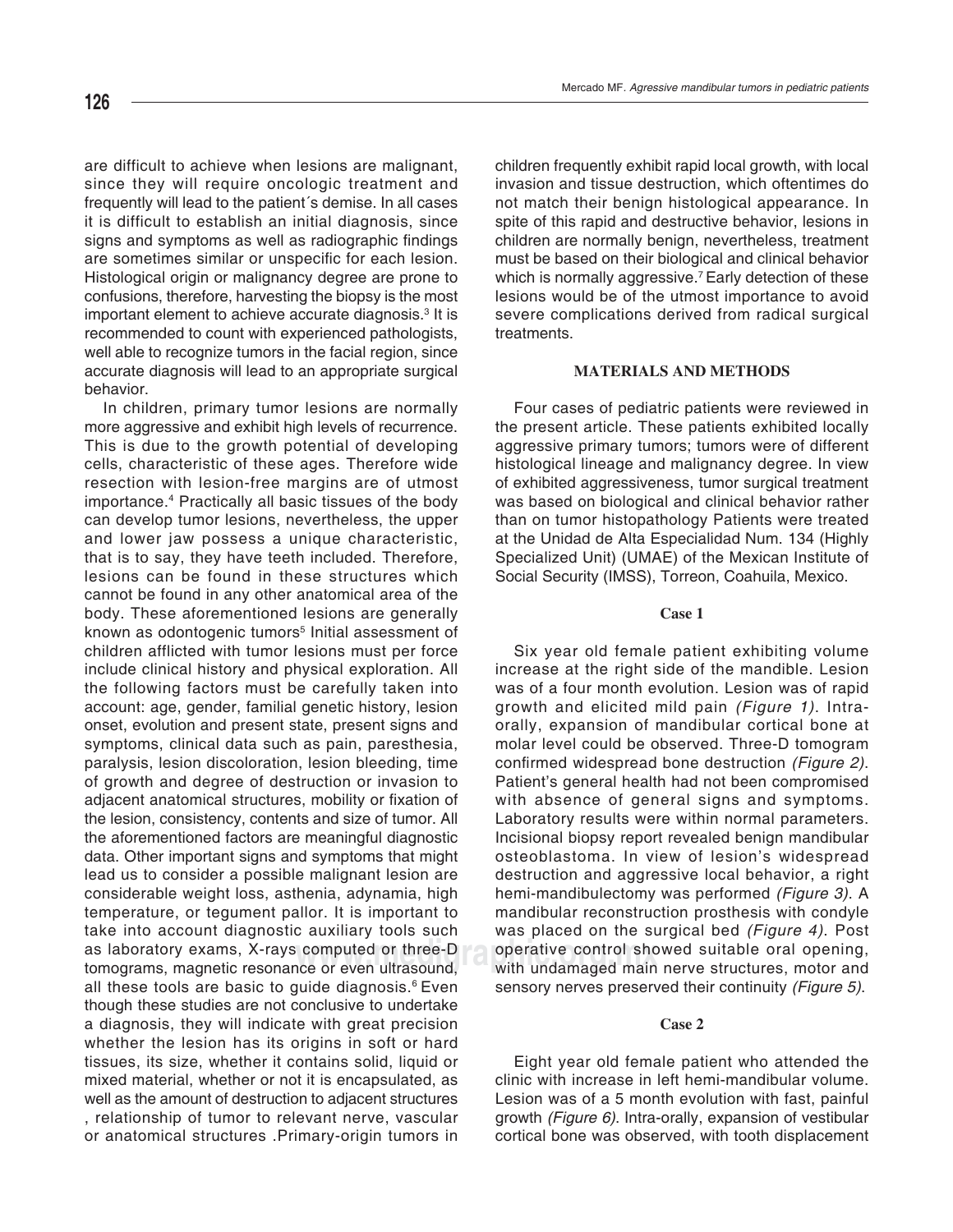

**Figure 1.** Volume increase in right mandibular body and ramus is observed.



**Figure 2.** Right mandibular osteoblastoma 3-D tomography.



**Figure 3.** Surgical aspect of right mandibular osteoblastoma resection.



**Figure 4.** Mandibular prosthesis with condyle after right hemi-mandibulectomy.



**Figure 5.** Facial appearance two months after right hemimandibulectomy and placement of reconstruction prosthesis with condyle.

**Nevertheless, condyle and coronoid apophyses were**<br>
nevertheless, condyle and coronoid apophyses were<br>
nevertheless, condyle and coronoid apophyses were<br>
nevertheless, condyle and coronoid apophyses were *(Figure 7)*. X-rays revealed a lesion destroying part of the body and ramus on the left side of the mandible, preserved *(Figure 8)*. The patient did not exhibit any other relevant data; laboratory exams yielded normal parameters. Result of incision biopsy was mandibular plexiform ameloblastoma. Block excision was undertaken in view of the lesion's local aggressive behavior *(Figure 9)*. A reconstruction prosthesis was placed with preservation of condyle and coronoid apophyses *(Figure 10)*. No complications were observed during post-operative period; motor and nerve structures were preserved. The patient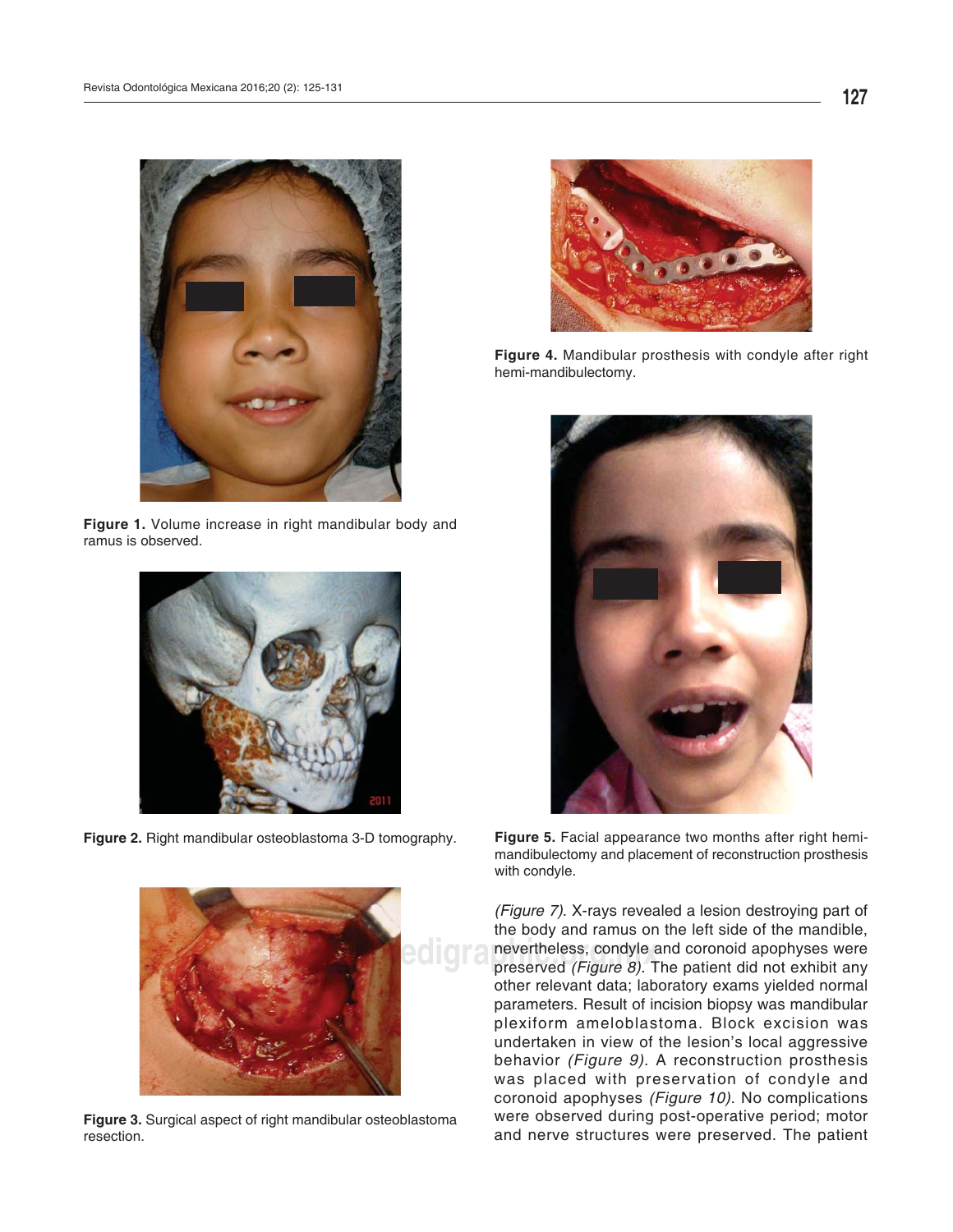

Figure 6. Facial appearance with a five month evolution of right mandibular ameloblastoma.



**Figure 7.** Intra oral view of a five month old evolution mandibular ameloblastoma.



**Figure 9.** Surgical aspect of right mandibular ameloblastoma with preservation of lower dental nerve.



**Figure 10.** Radiographic view of mandibular reconstructive prosthesis with condyle preservation after ameloblastoma resection.



**Figure 8.** Left mandibular ameloblastoma 3D tomography, with preservation of coronoid apophysis and condyle.



**Figure 11.** Facial aspect two months after resection of left mandibular ameloblastoma with placement of reconstructive prosthesis.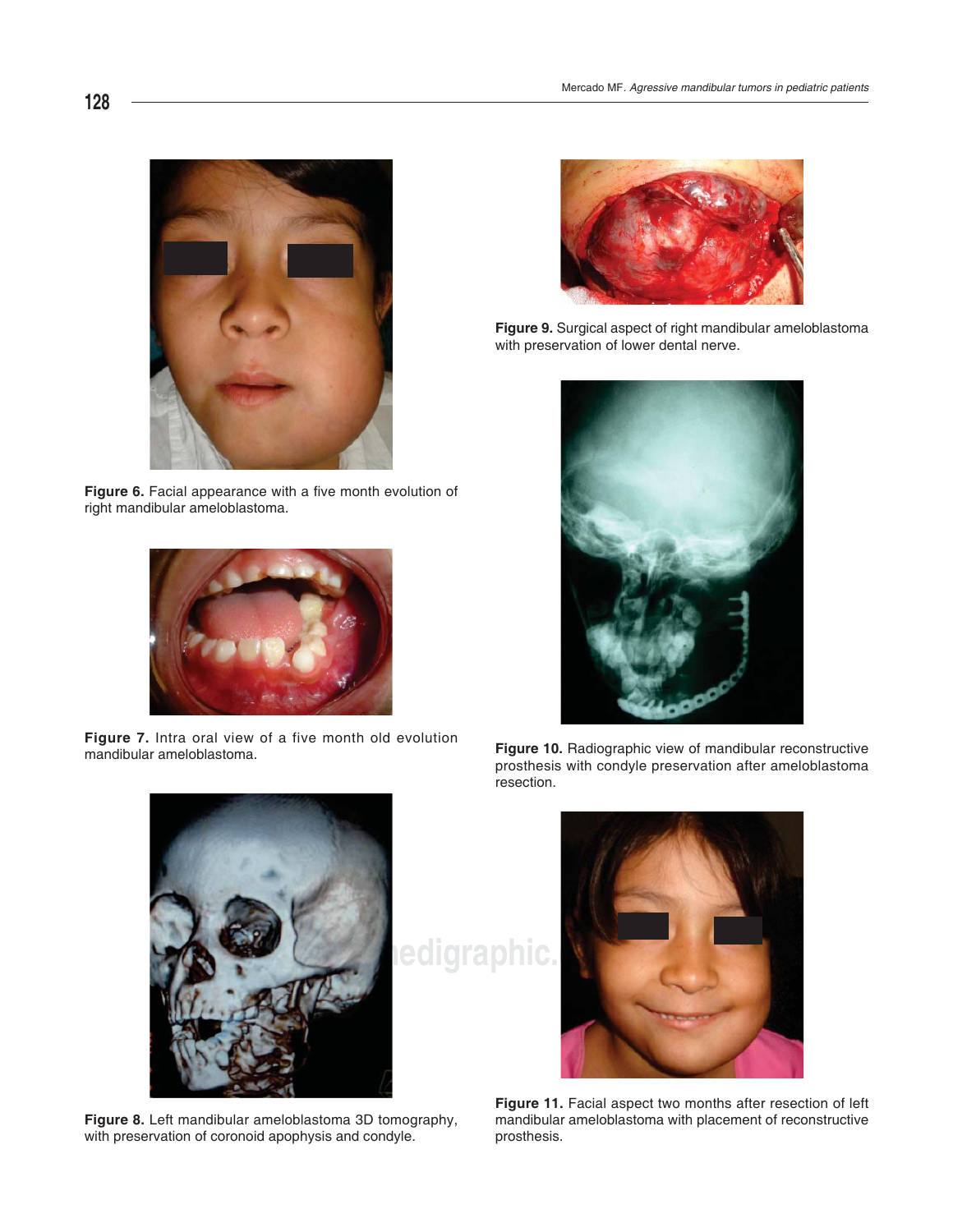exhibited suitable oral opening and appropriate facial appearance *(Figure 11)*.

#### **Case 3**

A 13 year old female patient sought consultation due to a lesion in the right mandibular alveolar process. The lesion was of a three month evolution, painful and of rapid growth, with mild paresthesia in the right lower lip. The lesion exhibited a granular and bloody appearance, with sessile base *(Figure 12)*, X-rays revealed a diffuse, radio-lucid area, at the level of right lower premolars. No other relevant pathological data were observed. Biopsy outcome yielded result of mandibular ameloblastic fibroma. A block resection of the lesion was undertaken with lower ridge preservation *(Figure 13)*.

#### **Case 4**

Radio-lucid lesion in the ramus and upper body of the right side of the mandible involving condyle



**Figure 12.** Intra-oral view of right mandibular ameloblastic fibroma.

and coronary apophyses *(Figure 14)* in a nine year old male patient. He complained of mild pain in lower right molars, no other relevant data were noted. Biopsy yielded results of mandibular ameloblastoma. Lesion extension dictated performance of right hemimandibulectomy with placement of reconstruction prosthesis including a condyle. X rays taken two years after surgery revealed spontaneous hemi-mandibular bone regeneration, with bone adopting the shape of the mandibular ramus and following the contour of the titanium metallic plate shows physical appearance two years after surgery *(Figures 15 and 16)*.



**Figure 14.** Extensive radio lucid right mandibular area involving condyle and coronoid apophysis.



**Figure 15.** Radiographic view exhibiting mandibular bone neo-formation following the contour of titanium reconstruction plate.



**Figure 13.** Surgical block excision of mandibular ameloblastic fibroma.



**Figure 16.** Facial aspect one year after hemimandibulectomy and mandibular reconstruction prosthesis with condyle placement.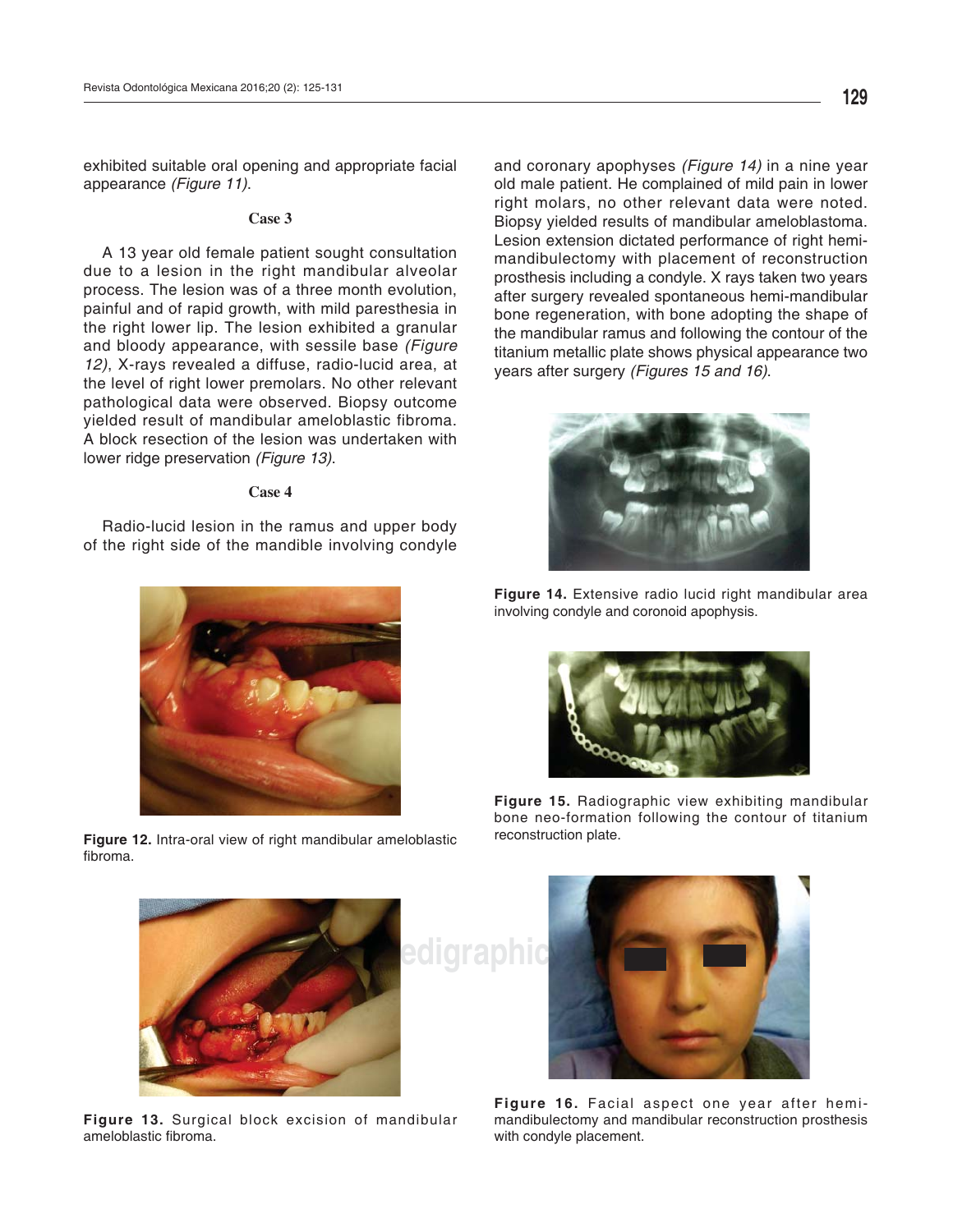In certain primary tumors found in children, lesion's histopathological results oftentimes do not match the tumor's aggressive biological behavior. Therefore, treatment must be determined through tumor location, extension and biological behavior.<sup>8</sup> Histopathologically, benign lesions oftentimes exhibit locally aggressive behavior, and lesions with benign clinical appearance are usually malignant. Our first case was a mandibular osteoblastoma. Osteoblastomas are infrequent primary bone lesions located in the maxillofacial area. These lesions are most frequently found in long bones and spine, approximately 15% can be found in facial bones,<sup>9</sup> most commonly in the mandibular bone.<sup>10</sup> Patients are commonly asymptomatic or they can experience pain in the lesion area which does not subside with salicylate use. These lesions can appear at a wide age range, nevertheless they are most frequent in young patients in the 20-40 year old range. Some recent articles refer lesion prediction for the female gender.<sup>11</sup> Many pathologists find it difficult to differentiate osteblastoma from other similar pathological entities such as osteoid osteoma, cementoblastoma, juvenile ossifying fibroma and osteosarcoma: this is due to the fact that they present some similar histological characteristics. Jones et al<sup>12</sup> proposed that any lesion located in the maxillofacial skeleton and composed of osteoblasts with osteoid formation and trabecular bone in a well vascularized connective tissue stroma must be called osteoblastoma. Some osteoblastoma have a tendency to recur , malignant transformation from osteoblastoma to osteosarcoma have additionally been reported.<sup>13</sup> Cases two and four illustrate ameloblatoma in an 8 year old girl and a 9 year old boy respectively. Ameloblastomas, are odontogenic-origin neoplasias derived from embryonic remnants of the enamel which persist in the upper jaw. Triggering factors for the onset of these tumors are yet unknown, they are histopathologically benign neoplasia, nevertheless exhibiting aggressive recurrent behavior without a circumscribing capsule. They appear mainly in the upper jaw, especially in the molar zone and ascending ramus. They usually exhibit asymptomatic beginnings, they grow and expand bony plates causing lesions to adjacent teeth and bony tissue loss.14 This lesion is more common in adults, and is rarely found in children under 10 years of age.<sup>15</sup> Case three reports a mandibular ameloblastic fibroma in a 13 year old female patient. Ameloblastic fibroma is a rare, mixed, benign odontogenic tumor representing 1.5 to 4.5% of all odontogenic tumors.16 In most cases this lesion occurs in the posterior region of the mandible mainly in the molar and premolar areas. Average onset age is between 14 and 15 years. These tumors are normally asymptomatic at the beginning, exhibiting a slow volume increase. Radiographically, they appear as multi- or uni-locular radio-lucid areas, presenting sclerotic margins. Treatment of the aforementioned lesions can vary from radical excision to block resection, segment resection or enucleation and curettage.<sup>17</sup>

rificumscribing capsule. And placing procedures.<sup>19</sup> After surgical treatment is<br>er jaw especially in the completed, the need for psycho-social therapy must In these lesions, treatment of choice should be extensive resections, and whenever possible, early reconstruction of the damaged area,<sup>18</sup> trying, whenever possible, to preserve nerve, sensory and motor structures. In three out of the four presented cases lower dental nerve continuity was preserved, and in one of them spontaneous mandibular bone formation could be observed ,following the contour of the reconstructive titanium plate; titanium is a material that somewhat favors this type of reactions and is therefore recommended for this type of procedures instead of using chrome-cobalt plate. Severe loss of mandibular bone tissue was observed in cases 1 and 2. Patients' relatives did not accept harvesting and placing of iliac crest graft to reconstruct damaged area. In this sense, it would be relevant to note that this decision was made in view of the impossibility of patients to continue with rehabilitation after bone graft procedure; this rehabilitation would involve implant placement in the area of the graft, therefore, partial reconstruction was decided upon. Most government hospitals in Mexico lack implant placement services, therefore, in these cases, reconstruction can only be partial. It is difficult for patients to avail themselves to these possibilities due to the high cost they represent when treated in private practice. There is much to be still furthered in the rehabilitation, not only physical but also physiological, of these patients. With respect to physical rehabilitation, availability to new advances such as bone regeneration with morpho-genetic protein-type bone inductors should be considered in order to avoid morbidity caused by all tumor harvesting completed, the need for psycho-social therapy must be considered, since for the patient, to lose part of their anatomy, the face being the most affected, causes significant psychological damage.

# **CONCLUSIONS**

In general terms, it can be said that benign and malignant tumor lesions in children are not very frequent, they exhibit greater frequency in adult